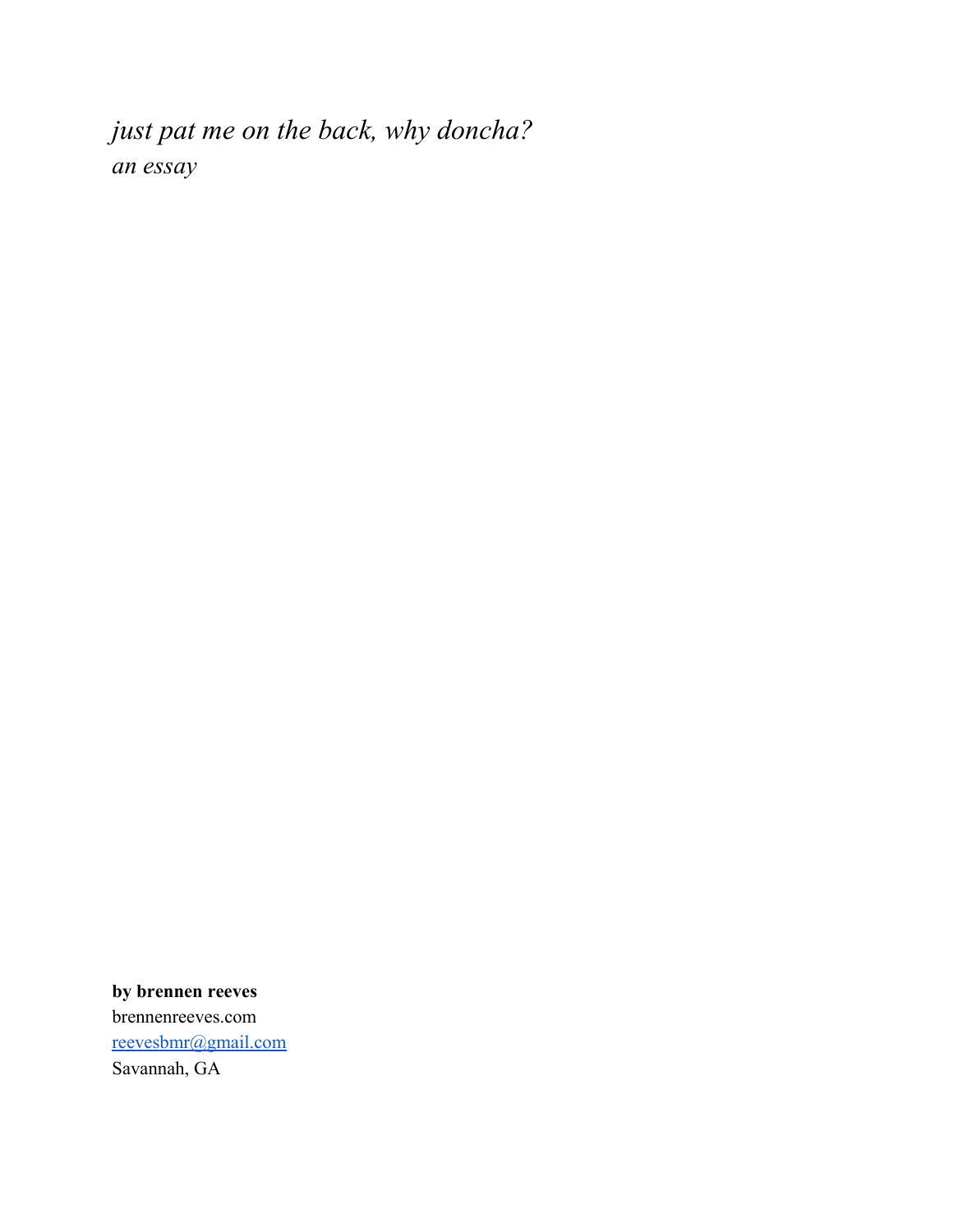There's something extremely desirable about someone who's gone sober, someone that willingly attends AA like a Youth Group leader attends a church lock-in. These people crave the want of a better life, and the need of one, too. And whatever that was, I, too, was yearning for it. I'm not exactly sure why either. Was it because they all behave like they know something we don't? The selflessness and passion the members extend to one another and their certainty of a better future are overwhelmingly inspiring. Still, are their pasts really worth living over again to reach this point?

When I was 24 years old, living single in Charleston, SC, the city voted best city in the world by Conde Nast Traveler (three years running), two years after graduating undergrad, drinking and blacking out were still a part of the norm. After going into a diabetic coma from over-drinking on Thanksgiving day 2015, I decided maybe I should seek help. The thought of my dad laying on top of me holding my seizing body, my mom on the phone with 911, and my grandmother waiting and ready to eat at 3:00 p.m., sickened me. Under my own authority, I decided I would not only quit drinking but partner with the greater masses and attend AA. As anonymous as AA is, it sure is easy to find when and where meetings and events are being held—you just google it. Often, they're in churches, or the ones that I attended were, anyway. On the off days. On the days where the churches just stand in the night while the on looking graveyard waits patiently. These are typically Tuesdays and Fridays depending on one's denomination. You park outside in the lot and make your way past where others continue smoking, holding on to that nicotine as their last resort. Knowing that it's the only thing that will keep them clean. You talk, hug, joke. The older folk talk about their families, some intact, others being restructured or deconstructed,

1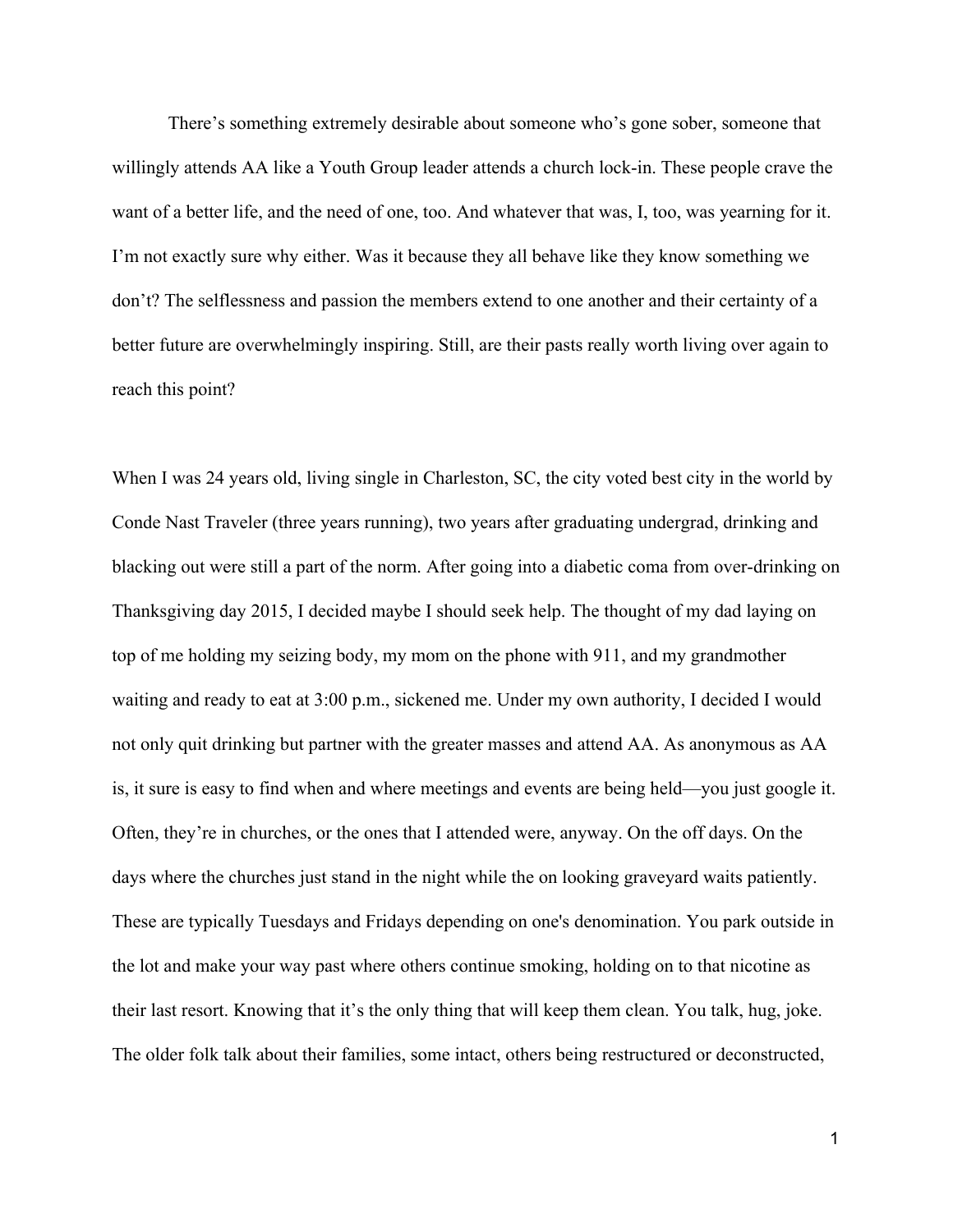etc. I met this kid one time who brought this girl with him and it was their first date. As an onlooker it didn't seem to go well. Not the best place for a first date—or any date for that matter. Not only is it suppose to be anonymous, it's also a very vulnerable venue, a safe haven for practitioners who are trying to iron out folds. The location is not intimate, fancied, or an area to explore the other's anatomy. I would go with friends when I went. The distant friends, the ones who you'd see when getting an oil change or the ones who you'd bump into at a movie. Or friends of those friends. I am not bold enough to go somewhere like that alone. A bookstore, yes. AA, no. Though if there's anywhere you'd feel welcomed, alone, it would be AA. You will not be judged, I promise. The area is indefinable. It's sad but I can guarantee your story won't be in the top five of the scariest, heart-wrenching plots you'll hear. The shit you hear. Some people can find the punchline in their reasoning. You just never know.

Coffee, raffles, cookies, expired cookies are all available on a table past the entrance. More mingling. Some people get seated early, some are praying (it's not church but for some it is the closest thing). There is no communion, no Nicene Creed, but there is companionship, positivity. There is a belief in good fortune. Perhaps Karma, too? I once won a koozie as a raffle prize. The community inside laughed and said things like *Oh, that'll be good for a cold one* or *Whatcha gunna put in there?* It was pretty funny.

Usually they feature a speaker. Someone who frequents the particular meeting that's taking place, a regular. That individual tells his or her story of how they came to 'seek help' or why they've decided to 'open up'. It's a beautiful thing. Again, some can make their stories funny but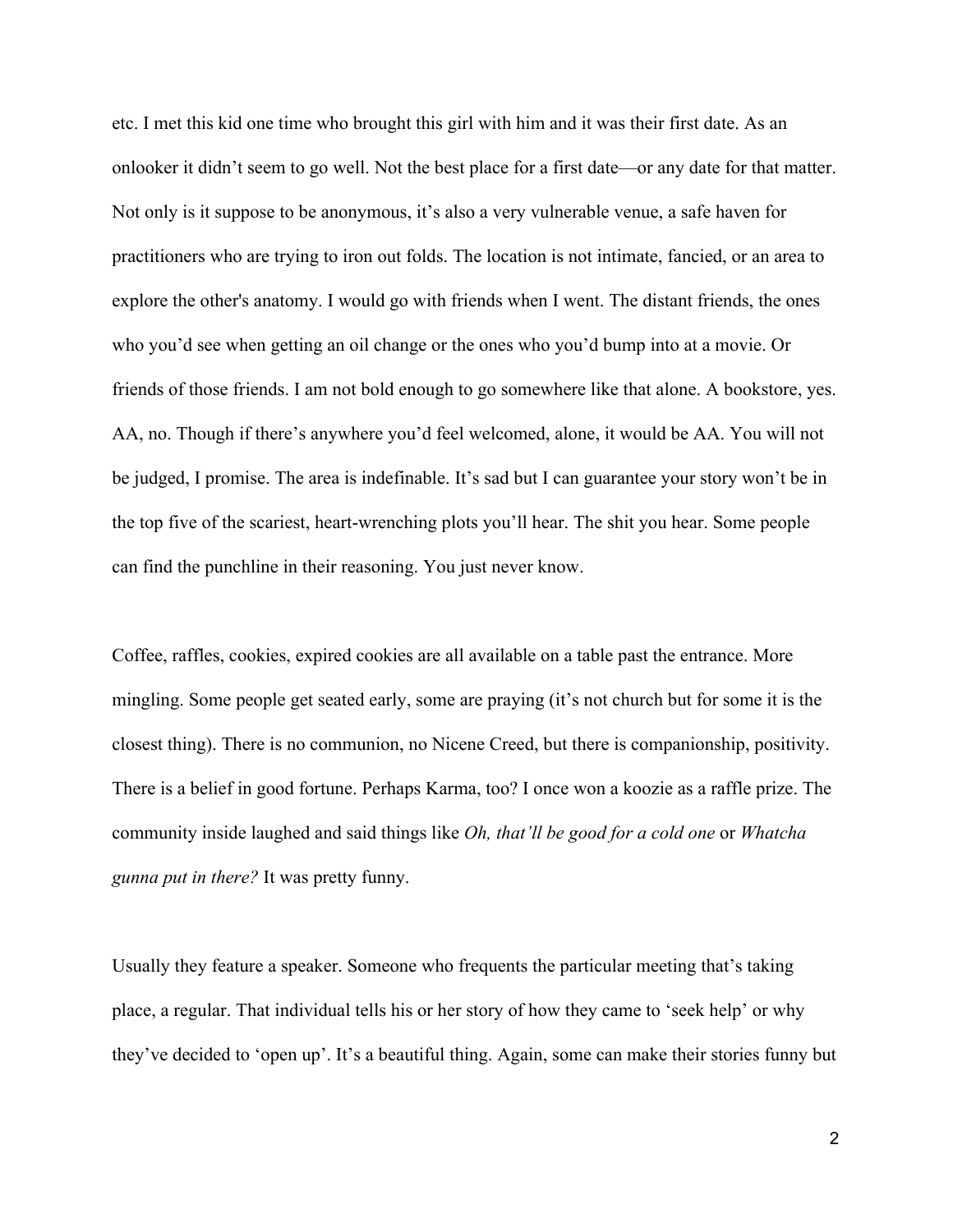the majority can pull a tear or two. This thing, it's genetic. Most people wouldn't pick this route out like they would a present in a white elephant during the holidays. Families have been ruined, children have been fostered, people have died.

It's fucked.

The first time I went, I had to talk. I had just drank four nights before.

"Hi, I'm Brennen and I've been sober for four days."

The group response: "Welcome, Brennen."

The next guy said, " Hi, I'm Patrick, I'm new to town. This is my first day.*"* Come to find out, Patrick had just relapsed after thirteen years of sobriety. That's a fucking punch in the gut. To hear, to see. Someone who's been sober some odd years to break and start at day one. My heart aches. A reading from the Big Book happens at some point, usually in the beginning. Less formal than church but really one of the only church-like things done at a meeting. And they're called meetings not services, so that, too, differentiates the organizations. I never went long enough to pursue a sponsor but a few members reached out to me. I respectfully declined. I wasn't ready for a sponsor and I wasn't sure a sponsor would be ready for me.These were business men, soccer moms, doctors, farmers. It's genuine, their hope. And then there was me. A fool.

A few close friends of mine knew about my personal research and self-questioning: "do I need help" and "is this path something I should continue to follow?" My ex-girlfriend knew, a few guys at work knew, and my parents knew. No one, I think, truly expressed their thoughts on the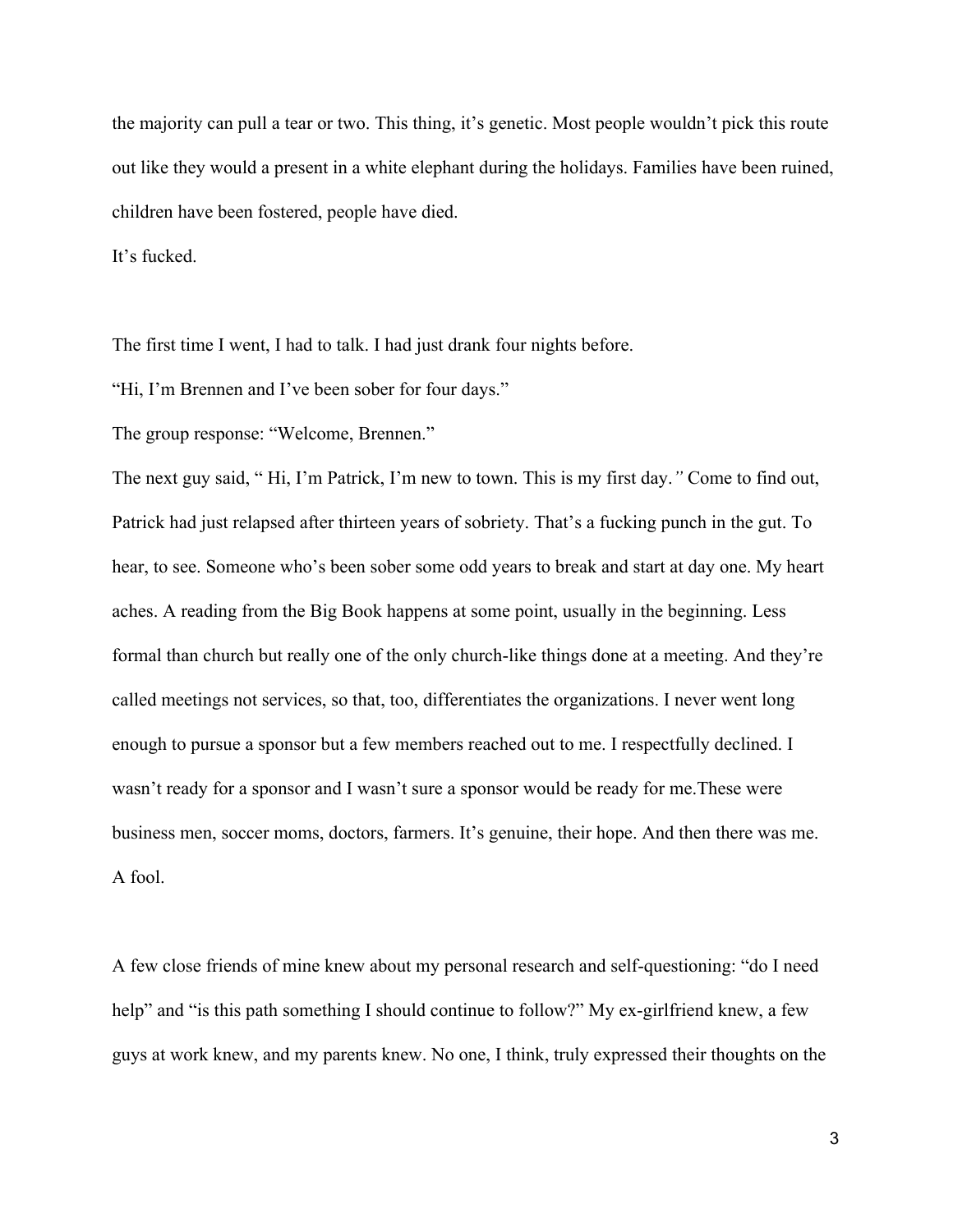subject except my parents. Both of them said something along the lines of *good job*, *happy to hear it*, and *we didn't think you had this problem,* in a tone of disappointment. But, wait, surely they were happy I was getting some help, right? Or maybe they just thought I was a young immature idiot, which was also right. I would lie to my other friends, the ones who I thought would judge me with responses like, *dude, just don't drink as much* or *you don't have a problem because you don't drink everyday*. And that was true, I didn't drink every day and from what I know you don't have to drink every day to have a problem. There are variations and degrees of this disease: people who drink everyday, people who drink all day, and people who can't stop when they start, or something like that. That was me. I could go months without a drink but when, at last, I had one, which was usually on a Friday or Saturday (I wouldn't drink during the week, I wasn't that bad), I would go from 0-100. I was that guy. It upset me, but I knew once that threshold had been passed, it was on. I was convinced. I've made some dumb mistakes while drinking: skinny dipping in the college fountain behind the library, pissing in my parent's bedroom closet (while they were asleep). I have other stories, too, I'm sure, but those are the two I am most often reminded of by my friends and parents.

I stopped attending meetings after my sixth one. Sure, alcoholism has affected my family. My mom's brother and sister had their battles with it. But the truth is, it wasn't affecting me. Life as a twenty-four year old affected me.

A post-graduate life as a bellman affected me.

I'm not upset or frustrated, nor do I feel the slightest bit of regret because it happened. I wanted to be at AA, to have that devotion, to be a part of the dynasty, but I didn't want to be an

4